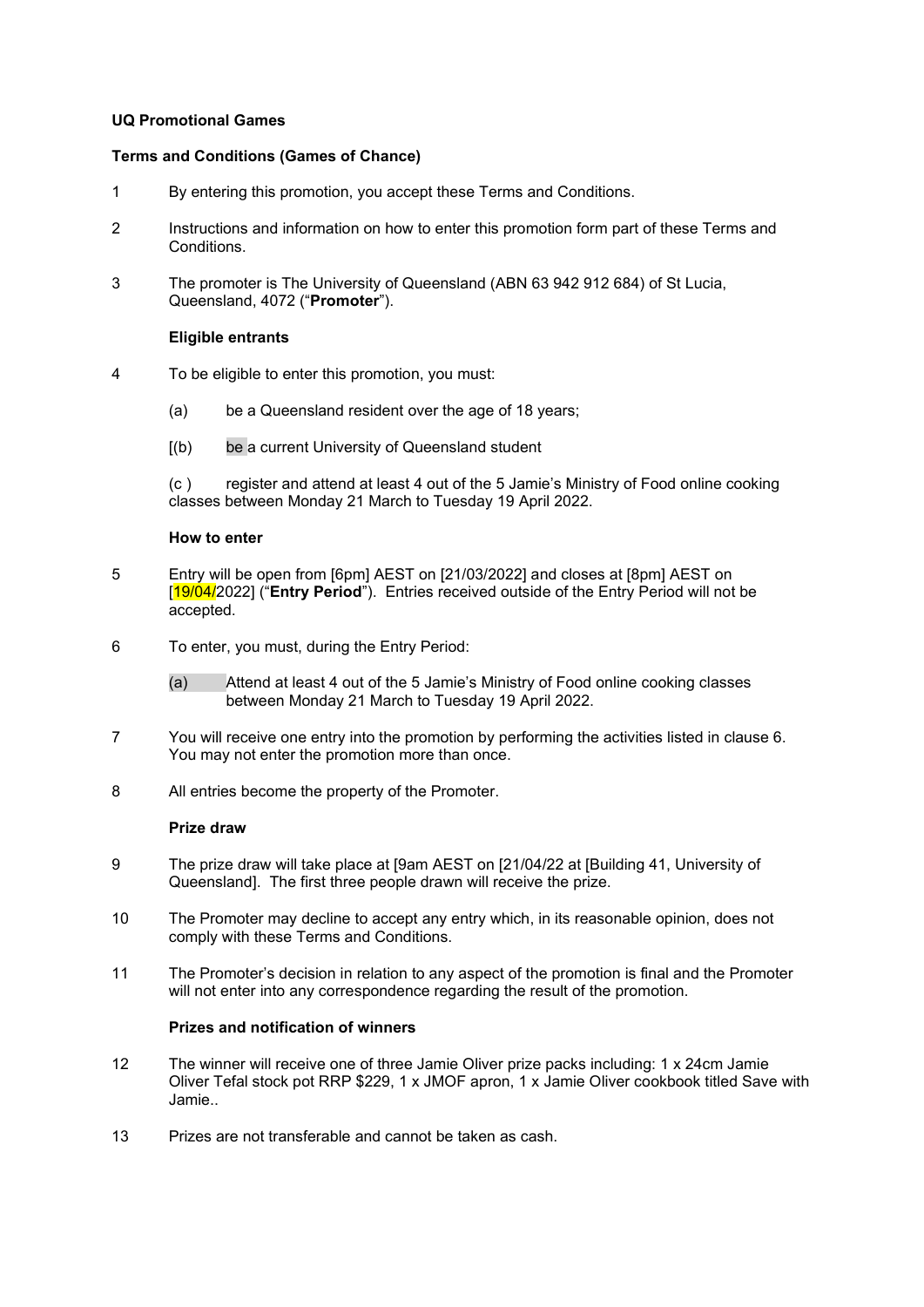- 14 The winner will be contacted by the email address you registered with] on or by  $[21/04/2022]$ . 3.00pm AEST
- 15 To claim the prize, the winner must [reply to the email sent by the Health Promotion Coordinator. Instructions of how to redeem the prize will be in the email. The prize must be claimed by [28/04/22] at 5.00pm AEST.
- 16 The Promoter will use reasonable efforts to locate the winner. If the Promoter is unable to locate the winner within 3 months after the draw, the prize will be redrawn.
- 17 The second chance draw will be held on [29/04/2022] at the same time and place as the initial draw in order to distribute any unclaimed prizes. The winner of the second chance draw will be contacted by [29/04/2022] on or by [5.00pm AEST
- 18 The prize will be delivered to the winner by within [30] days after the prize being claimed.
- 19 If any prize becomes unavailable for any reason, the Promoter may substitute a prize of equal or greater value.
- 20 The Promoter accepts no responsibility for any tax implications that may arise for any prize.

# **Intellectual property**

21 You confirm and promise that your entry is original and does not infringe the intellectual property rights of any third party. You agree that the Promoter has an unrestricted, irrevocable, transferable, right and licence to use and modify your entry including for promotional purposes without the payment of any further fee or compensation or further reference to you, and that the Promoter can authorise other people to do any of these things. If requested by the Promoter, you agree to sign any further documentation required by the Promoter to give effect to this arrangement. To the extent permitted by law, you unconditionally and irrevocably consent to the Promoter modifying your entry as described in this clause, agree that the Promoter is not required to attribute you as author of the entry, and consent to any other act or omission that would otherwise infringe any moral rights in your entry.

# **Withdrawal from promotion**

22 You may withdraw from the promotion at any time before notification of the winners by notifying the Promoter on **[healthpromotioncald@uq.edu.au]**. If you withdraw from the promotion, the Promoter will remove your entry and will not use your details or entry for media or promotional purposes. If you withdraw from the promotion, you will no longer be eligible to win a prize.

## **Miscellaneous**

- 23 Entries which, in the opinion of the Promoter, are incomplete, incorrect or incomprehensible, contain defamatory or offensive content or infringe intellectual property rights are not eligible to win and may be removed from the promotion and the relevant entrant will be disqualified.
- 24 The Promoter may, in its absolute discretion, disqualify you if, in the opinion of the Promoter, you breach these Terms and Conditions, engage in dishonest or unethical conduct in relation to the promotion, manipulate, tamper or interfere with the conduct of the promotion, do not comply with the entry process, or conspire with others to gain an unfair advantage. The Promoter may investigate the matter if it suspects you of having engaged in such breach or conduct.
- 25 The Promoter may request information from you relevant to entry or participation in the promotion, such as proof of residency or age. The Promoter may, in its absolute discretion, disqualify you if you provide insufficient information, false information or fail to provide information.